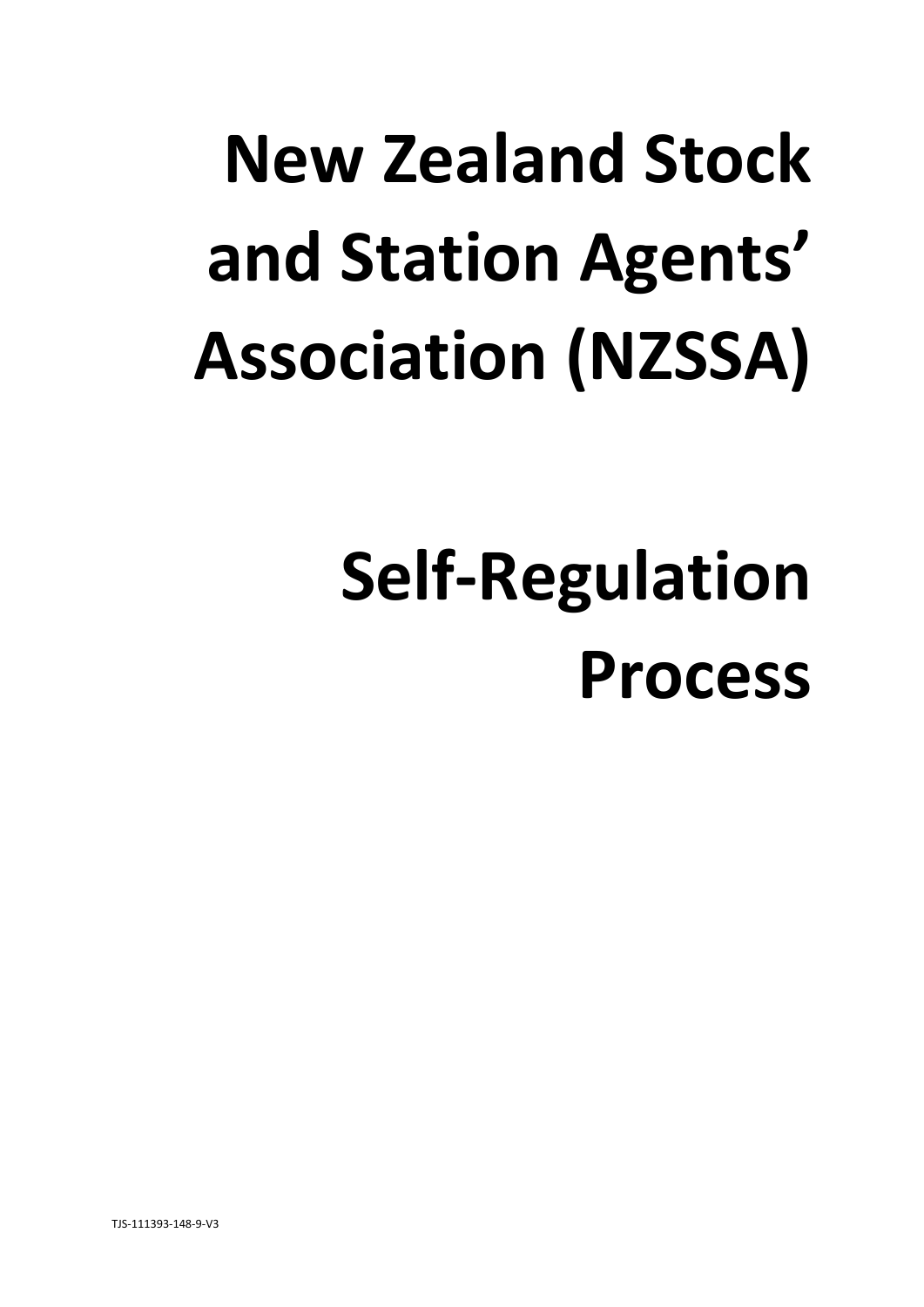## **Introduction and Summary**

- 1. This paper proposes adoption of a self-regulation framework and processes to support NZSSA and its members to better ensure that client expectations of the members and their individual staff are met.
- 2. For the purposes of this proposal, industry self-regulation involves a group of industry participants agreeing to act in a prescribed way, according to a set of rules or principles. Participation by firms would be voluntary, but potentially could also be legally required.
- 3. Self-regulation is best achieved when the groups are wholly responsible for developing the selfregulatory instruments, monitoring compliance and ensuring enforcement, or alternatively they can work with government or quasi-government entities in a co-regulatory capacity. Selfregulatory schemes and tailing some degree of government involvement are common.
- 4. If designed effectively, self-regulation in our industry will likely have significant benefit in the following areas:
	- a. **Reputation**  self regulatory efforts can help businesses involved to be seen in a more favourable light by consumers, the general public and regulatory authorities. Participants may see benefits in collectively promoting trading standards to differentiate themselves from others in the industry, or to improve or enhance confidence in the industry as a whole. Consumers who are aware that certain participants within an industry are selfregulated often understand its benefits and entrust their business with those participants.
	- b. **Competition**  self regulatory arrangements can be used to develop and maintain common standards, provide level playing fields and facilitate the entry of newcomers and promote competition. On the other hand, those arrangements which favour incumbents, while beneficial to those concerned, can actually act to limit competition. Effective selfregulatory schemes enhance competition.
	- c. **Regulation** self regulatory schemes have frequently been initiated in response to the threat of government regulation but in the case of this industry there are a number of participants who see significant benefit in self-regulation not only as an alternative to government regulation but as an opportunity to provide a reliable and effective regulatory framework for this industry. A self-regulatory framework will likely allow industry participants to accumulate practical experience in designing and complying with standards over time.
	- d. **Other**  self regulatory systems provide benefits to an industry to the extent that they often include training and resources that soon develop to a best practice platform which further enhances the functionality, transparency and overall openness of the industry.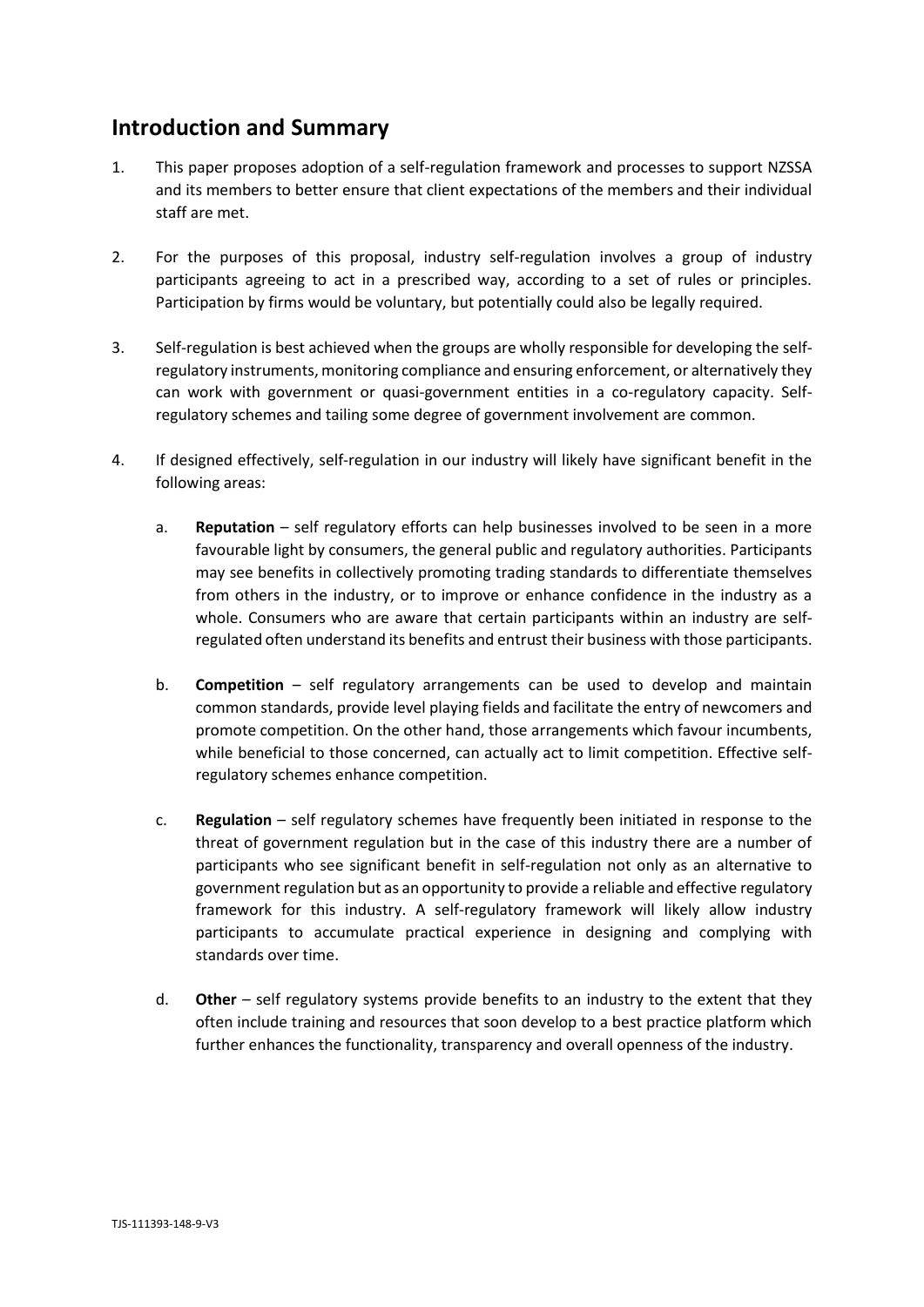## **Advantages and challenges of self-regulation**

- 5. Industry self-regulation can help to prevent harm to consumers and the environment and to foster improved market functioning in a number of ways. It can, for example, provide support for businesses and overseeing the implementation of all legal requirements within an industry. In our view, it can, and should, also go beyond legal requirements to address areas where market failures exist and no regulatory actions have been taken. The lack of a government response or regulatory environment across our industry means that self-regulation is likely to provide an enhanced environment for all participants. The livestock industry is no different to a number of other vendor channel focused industries in that in the main most participants operate at a very high ethical level, but to ensure that that standard is achieved right across the industry, a self-regulation framework is likely to be of significant advantage.
- 6. Advantages of self-regulation in the livestock industry include:
	- a. **Going beyond existing legal requirements** proposed self-regulation in the livestock industry in New Zealand will be able to go beyond what is legally required, thereby contributing to improved consumer outcomes. Globally, self-regulation has been used in a number of instances to establish quality standards that apply to all participants and often go well beyond legal requirements. It is anticipated that a self-regulatory framework in the livestock industry of New Zealand will go above and beyond consumer and fair trading law obligations and set a high standard showing consumers clearly that members can be trusted and that all participants are operating to the highest commercial and ethical standards achievable.
	- b. **More flexibility** often industry responses to new issues as they present through selfregulatory schemes can be adjusted far more swiftly and easily than government regulations, which can be a time-consuming, cumbersome process and may entail significant procedural hurdles. In this respect self-regulation seems to play a particularly important role in ensuring that as an industry there is the ability to respond to developments in a nimble and timely way.
	- c. **Filling regulatory gaps quickly** the rapid change that businesses and consumers encounter in any market may require existing laws and regulations to be changed or updated frequently. The self-regulatory process can help establish more effective structures and openness of the market in the future well ahead of the speed at which government led regulation or legislation would achieve. A very successful self-regulatory environment will most likely enhance the opportunity for government to formulate supportive legislation with the confidence of a highly functioning industry driven regulatory framework.
	- d. **Higher technical expertise** Those parties who participate on a daily basis within an industry have higher technical expertise than other parties. Accordingly, such participants are often better positioned to tailor rules and guidance for specific situations tailored to the needs of participants within that industry. In our view, this is particularly so within the livestock industry, wherein there are a number of issues that are of a technical nature to be considered, including livestock care and welfare, agency and sale contracts and health and safety and environmental considerations.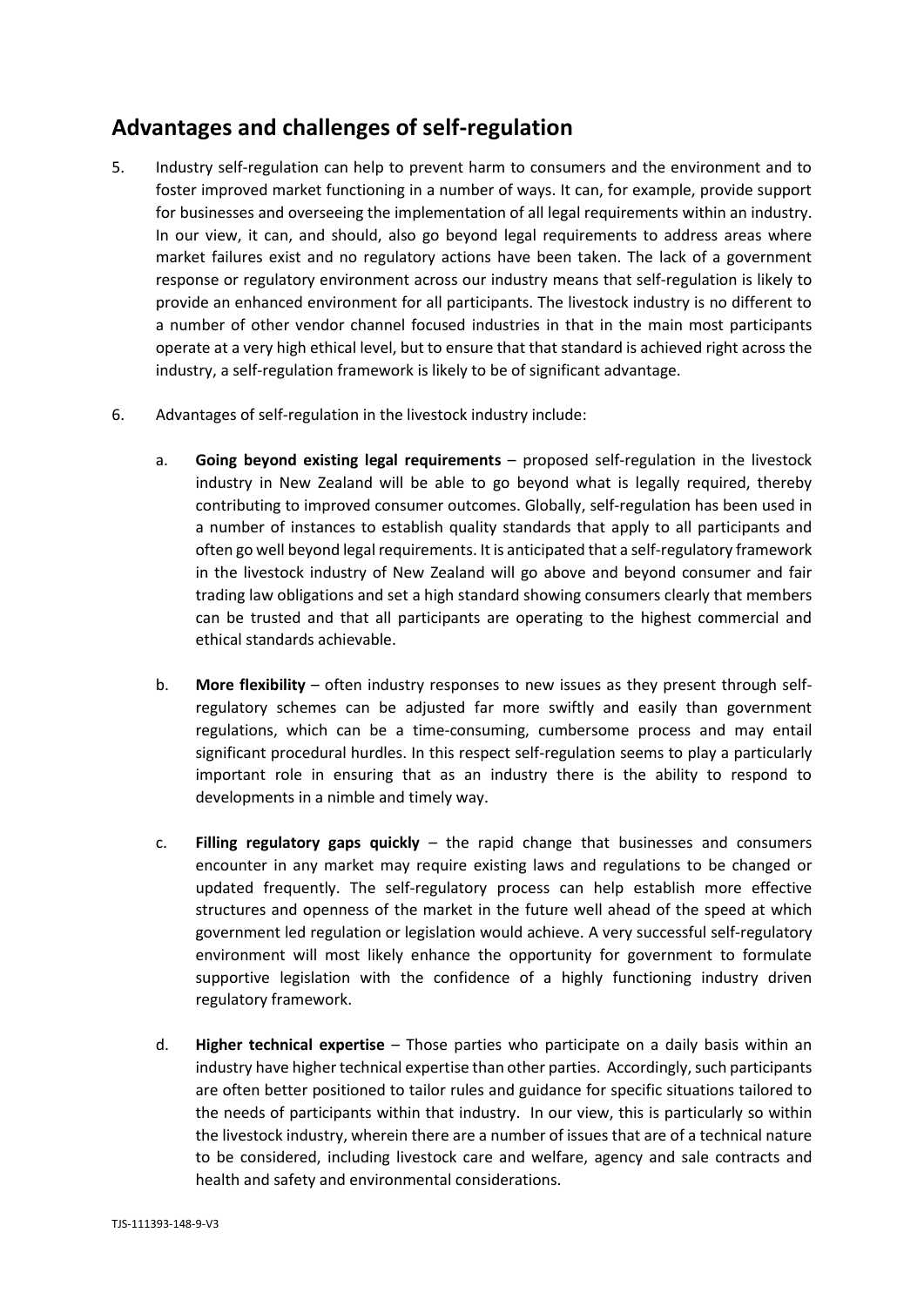- e. **Lower cost**  many examples of self-regulation have shown to have been less costly and burdensome for businesses than comparable government regulation, regardless of the level of government involvement.
- f. **Stronger values and ethics -** although it can be argued that self-regulation is unlikely to be successful in the absence of a well rooted culture of business ethics, self-regulatory initiatives tend to nurture stronger business values and ethics. It would be expected over time that the New Zealand livestock industry under a self-regulatory framework would see an acceptance and commitment to an ethical level of all participants that was nonnegotiable. The overall experience for all consumers at that point is significantly enhanced.
- g. **Higher compliance levels** regulations which are imposed by government might not command the full support of affected businesses which can translate into weak compliance. It is our view that the NAIT regime implemented in New Zealand has been an industry specific example where weak compliance has been an unexpected outcome from a regulatory structure imposed by government. We submit that compliance with selfregulatory mechanisms on the other hand can, and in some cases will be, stronger due to the benefit of buy in by industry members who may have helped design them and who may thus have a vested interest in their success. The degree of commitment engendered by industry control will also likely be beneficial for consumers, as it may in some cases encourage businesses to raise the bar and reach for high standards.
- h. **Enhance competition** self-regulation will help to enhance competition, to the extent, for example, that it establishes norms that create more level playing fields and, by encouraging responsible business and participant behaviour, provides added incentives for the consumers to purchase from businesses which participate in the schemes. Small businesses can benefit from participation, to the extent that their reputations are enhanced. The livestock industry in New Zealand has a number of participants of varying sizes and it is likely that if a self-regulatory framework is adopted that competition will be enhanced due to the creation of a level playing field.
- i. **Conserving government resources and costs** from the government perspective, industry self-regulation is likely to be more cost-effective since most of the regulatory costs will be borne by the livestock industry itself and the businesses participating in that industry rather than government. Enforcement and inspection costs would be saved and absorbed within the industry in a manner which is most likely to lead to significantly lower costs for government.

## **Challenges**

7. The success of industry self-regulation depends critically on the strength of the provisions and the extent to which businesses adhere to the schemes. For example, the global financial crisis of2007 to 2008 demonstrated that industry self-regulation arrangements are not always successful. That crisis indicated clearly that self-regulation and initiatives which rely entirely on a voluntary approach to improve business behaviour have limitations. We believe that for the New Zealand's livestock industry to have an effective self-regulatory framework then the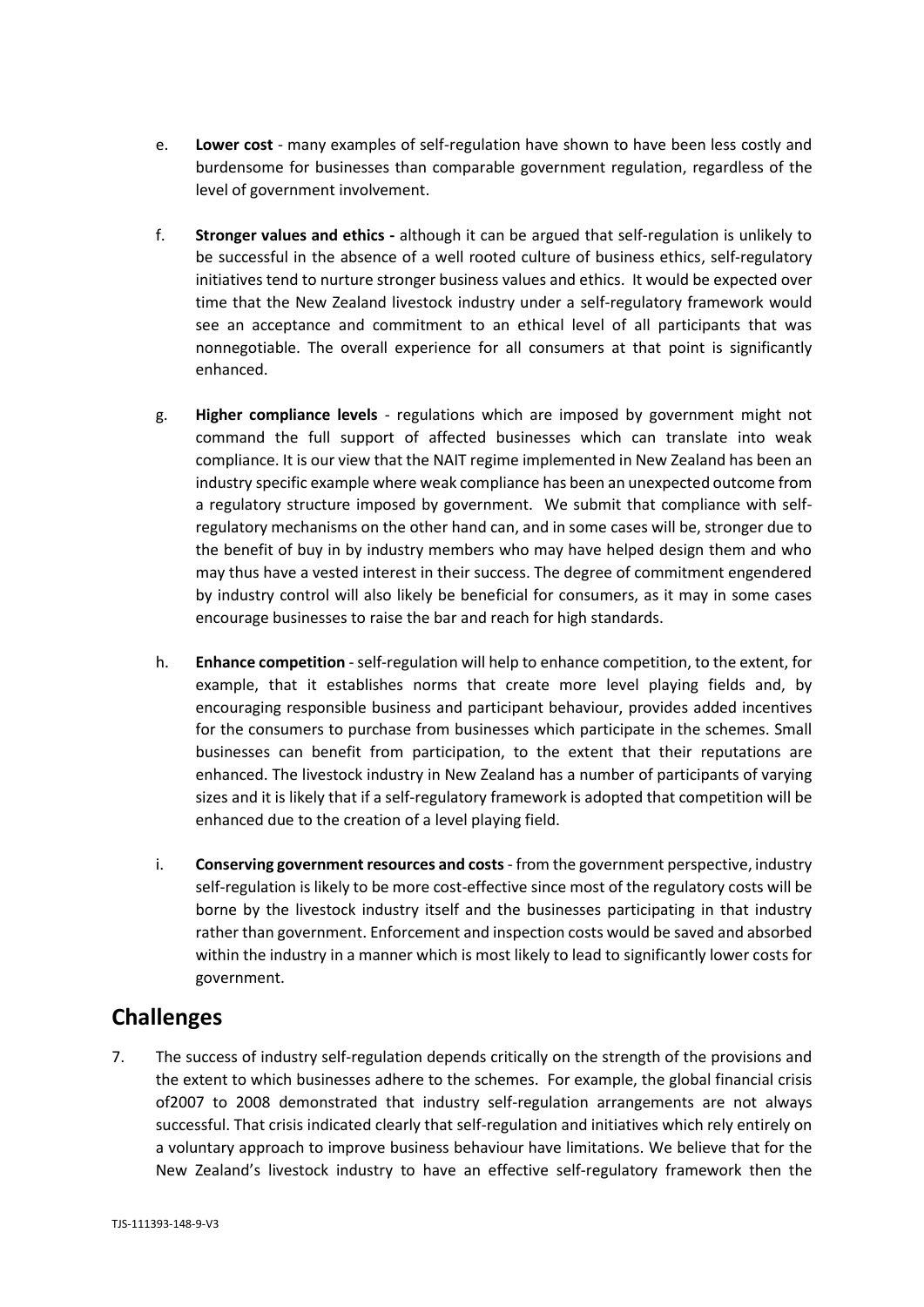strength of provisions and the obligations for business adherence will be critical. Clarity of objectives and leadership will be imperative for its success.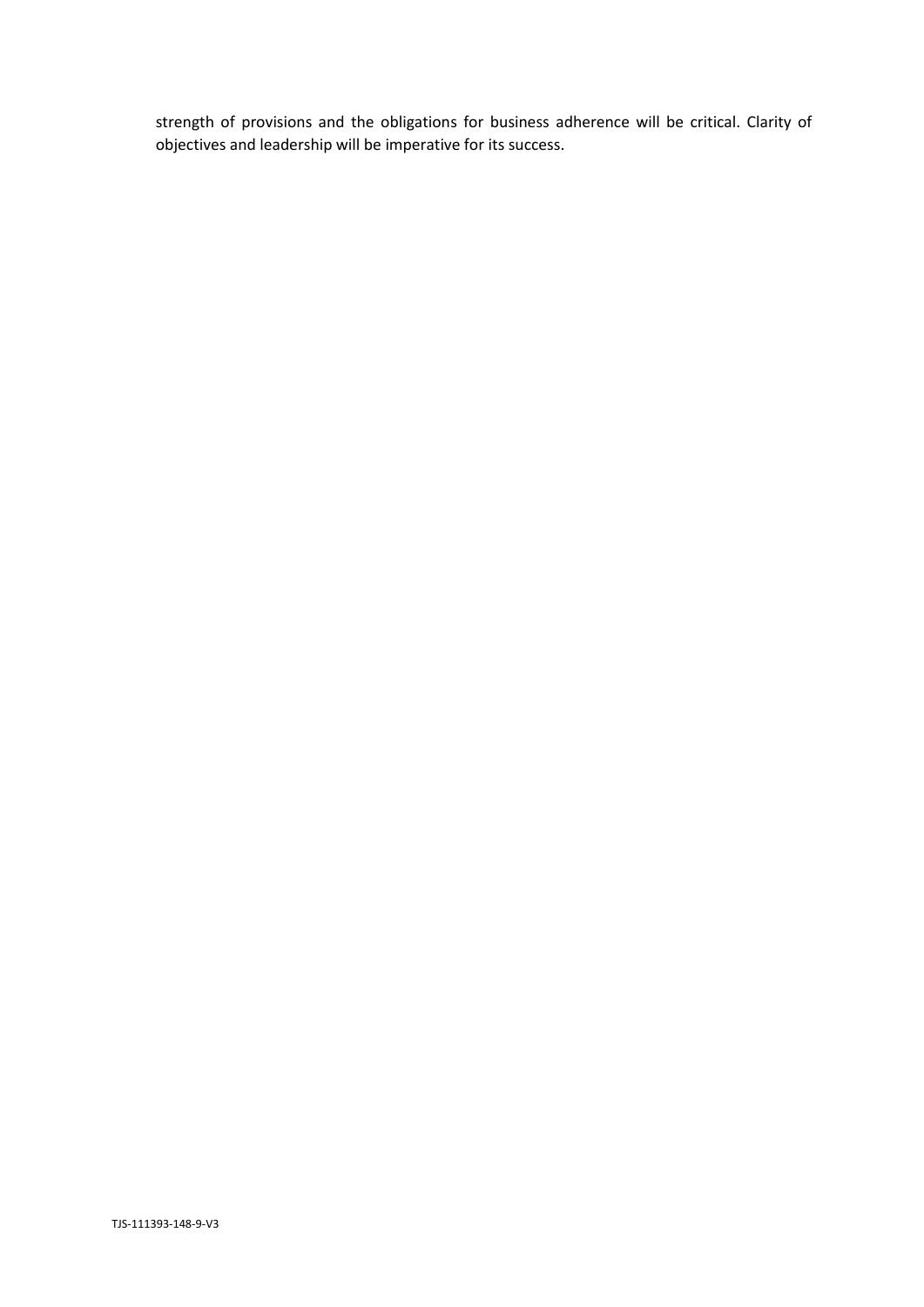## **Steps towards a self-regulatory environment**

- 8. As a general principle, the features of regulatory schemes that would influence the degrees to which they may succeed include:
	- a. clarity and strength of objectives
	- b. conformity of schemes with government policy
	- c. legal basis
	- d. leadership
	- e. leveraging industry knowledge and rule setting
	- f. monitoring transparency and public accountability
	- g. well-established enforcement and sanctions
	- h. sophisticated dispute resolution and redress system
	- i. stakeholder participation and buy in
	- j. public awareness
	- k. government support and endorsement
- 9. Each of these areas will need specific focus and development but as a starting position we have prepared some thoughts as to the practical steps that will be required as follows below.
- 10. It is proposed that industry participants agree a code of practice and behavior (in greater detail than presently) and to form as a delegated leadership and regulation group a  $3 - 4$  person subgroup of the executive (with up to one suitable external expert) nominated from time to time by the executive, and empowered by members to receive and review complaints received against member agents or, where feasible, non-member agents, and to promote awareness of this offering to clients.
- 11. Any member of that sub-group with a clear personal/organisational interest in any complaint shall be excluded from review of that complaint. Clear terms of reference will be established and the basis on which the enforcement of the disciplinary nature of the self-regulatory environment would be clearly set out in a manner which was transparent and informative for all participants.
- 12. It is acknowledged that the NZSSA has no legislated powers in this regard, limited available penalties to apply, and that the initiative is intended to create an advisory and potentially advocating review group, which also has the power of referral to the full executive where cessation of membership of the association or referral to external legal options, is considered warranted.
- 13. Advice and advocacy may well be in relation to referral and/or support through existing legislated tribunals, courts, etc. One area that will need to be finalised with some care is what penalty regime would be adopted by the industry. Ultimately the penalty regime needs to be one that has some credibility and would likely have the effect of discouraging activities and behaviours that do not fit within industry standards.

## **Background**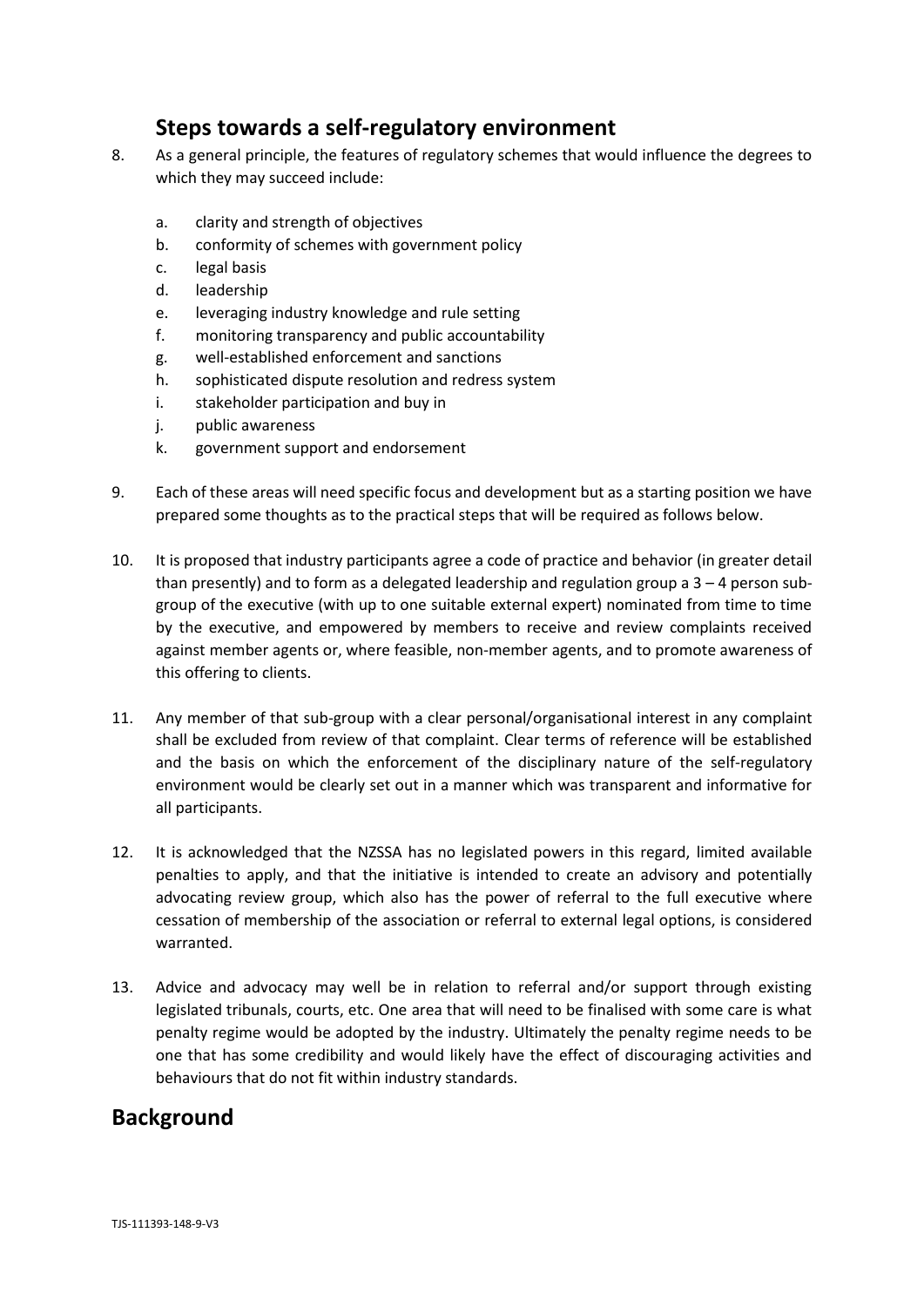- 14. We believe that the NZSSA would be an effective organisation to implement a self-governing regulatory framework for its agent members to comply with. Doing so would fit within the NZSSA's stated purposes and objectives.
- 15. The present 'Rules, Objectives and Eligibility for Membership' of the NZSSA include the following purposes:
	- a. Promote the interests of full time commercial livestock agents operating throughout New Zealand
	- b. Conduct itself in accordance with the law including such legislation as the Commerce Act
	- c. Provide members with a set of operating standards expected of them as a member of the association
	- d. Provide the public confidence that they can expect a minimum standard of performance in relation to representation and standard of service
	- e. Provide members with information to assist them to comply with key legislation
	- f. Provide guidelines to assist members comply with environmental issues.
- 16. Set out below is a proposed Code of Practice/Behaviour and Complaints Regime. It is subject to review from industry participants and any feedback that any interested parties may wish to provide. The purpose of these documents is to give an insight as to how the NZSSA proposes to self-regulate its agent members, and non-agent members (should circumstances permit).

### **Proposed Code of Practice/Behaviour Definitions**

**-** 'Agent' or 'Agency' refers here to the agent principal (i.e. NZSSA member), such that a breach of this code by the Agent's employed or contracted individual livestock agents or staff is deemed to be a breach by the Agent

#### **Staff Compliance**

**-** Agencies must ensure that all of its employees and contracted livestock agents are contractually required to comply with a policy or code that mirrors the behaviours established by this code. Agencies to provide that non-compliance amounts to serious misconduct or termination of any livestock agent agreement

#### **Take reasonable steps to safeguard health and safety**

**-** Agencies must ensure compliance with the Health and Safety at Work Act 2015

#### **Standard of professional competence**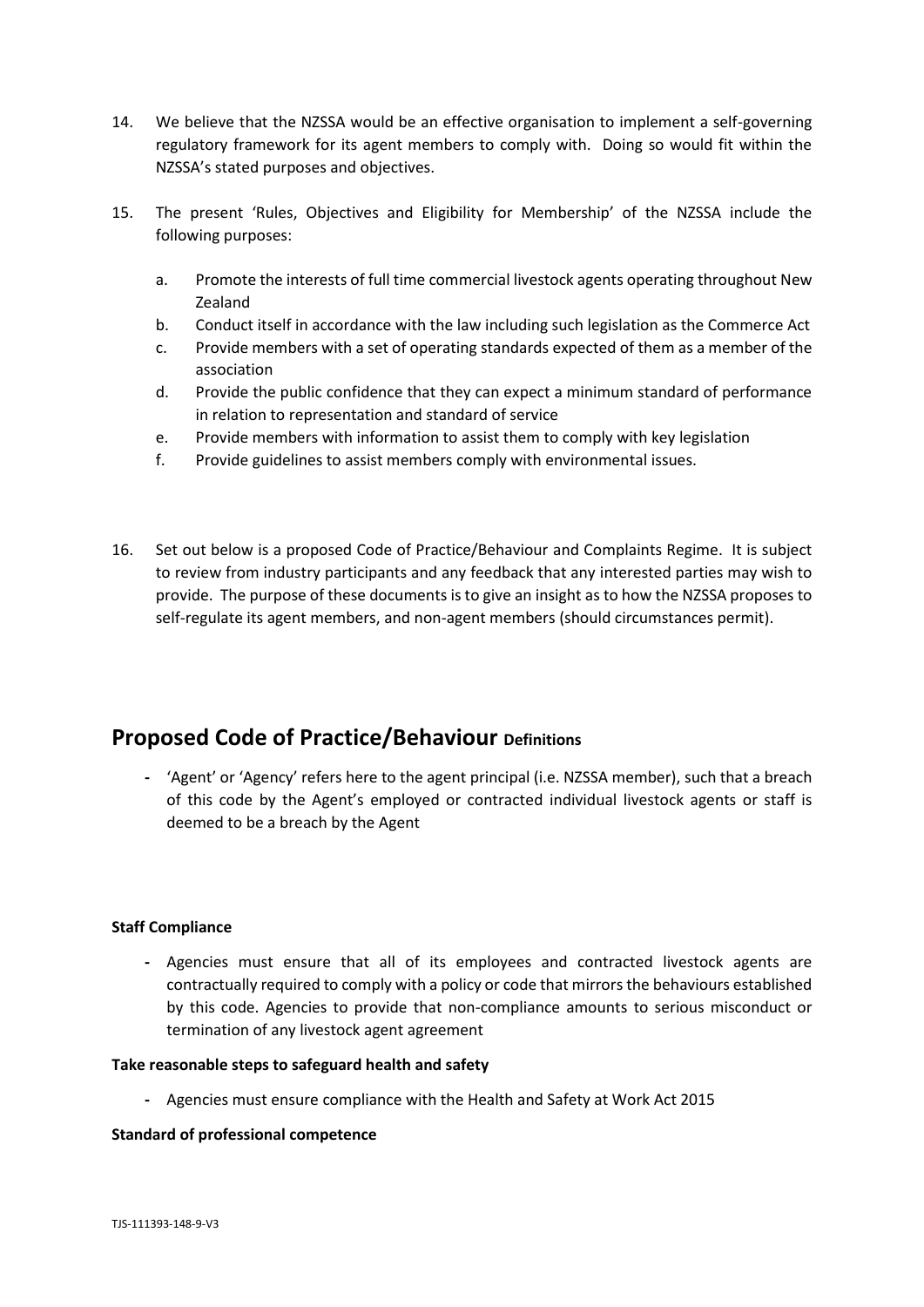- Agencies must exercise skill, care, competence and diligence at all times when providing services to clients, and must be aware of the standards required by this Code of Conduct –
- Agencies must provide adequate training of all new entrants into the industry and have a complaint resolution process that is set up in a formal manner to deal with any complaints
- Details of any complaints and the resolution must be retained in a manner which can be accessed and audited at any time

#### **Standards of professional conduct**

- Agencies must strive to enhance the consumer experience and confidence in the industry
- Agencies must comply with the fiduciary obligations to its client
- Agencies must act in good faith and deal fairly with all parties engaged in a transaction
- Agencies must not engage in any conduct likely to bring the livestock industry into disrepute
- Agencies must not mislead a client, nor provide false information, nor withhold information that should by law or in fairness be provided to a client
- Agencies shall not provide services to more than one client in relation to a transaction or related series of transactions if they are unable to comply, in respect of each such client, with the standards required by this Code of Conduct

#### **Duties and Obligations**

- Agencies must ensure that this Code of Practice is communicated appropriately to clients, and made available to them on request
- Agencies must ensure adequate supervision of staff offering livestock agency services to clients

#### **Client Care**

- Agencies must operate in the best interests of the client and act in accordance with the client's instructions unless to do so would be contrary to the law or good professional conduct
- Agencies must ensure that there is a process of disclosure of any interested parties and that transparency becomes paramount
- Agencies will look to establish a culture of comfortable compliance by all participants in the industry
- Agencies must not engage in any conduct that would put a prospective client, client, or customer under undue or unfair pressure
- Agencies must communicate regularly and in a timely manner, and keep the client well informed of matters relevant to the client's interest (unless instructed otherwise by the client)
- Agencies must not mislead potential buyers or sellers as to client price expectations
- Agencies should ensure that clients signing complex agreements are advised that they should, and are provided sufficient time to, seek independent legal advice where relevant
- Agencies must not impose conditions on a client in relation to their service to that client that are not reasonably necessary to protect the interests of the Agency
- When authorised by a client to incur expenses, Agencies must seek to obtain the best value for the client
- Agencies must ensure that fees and charges in relation to their service provided to a client are clear and understood

#### **Conflicts of interest**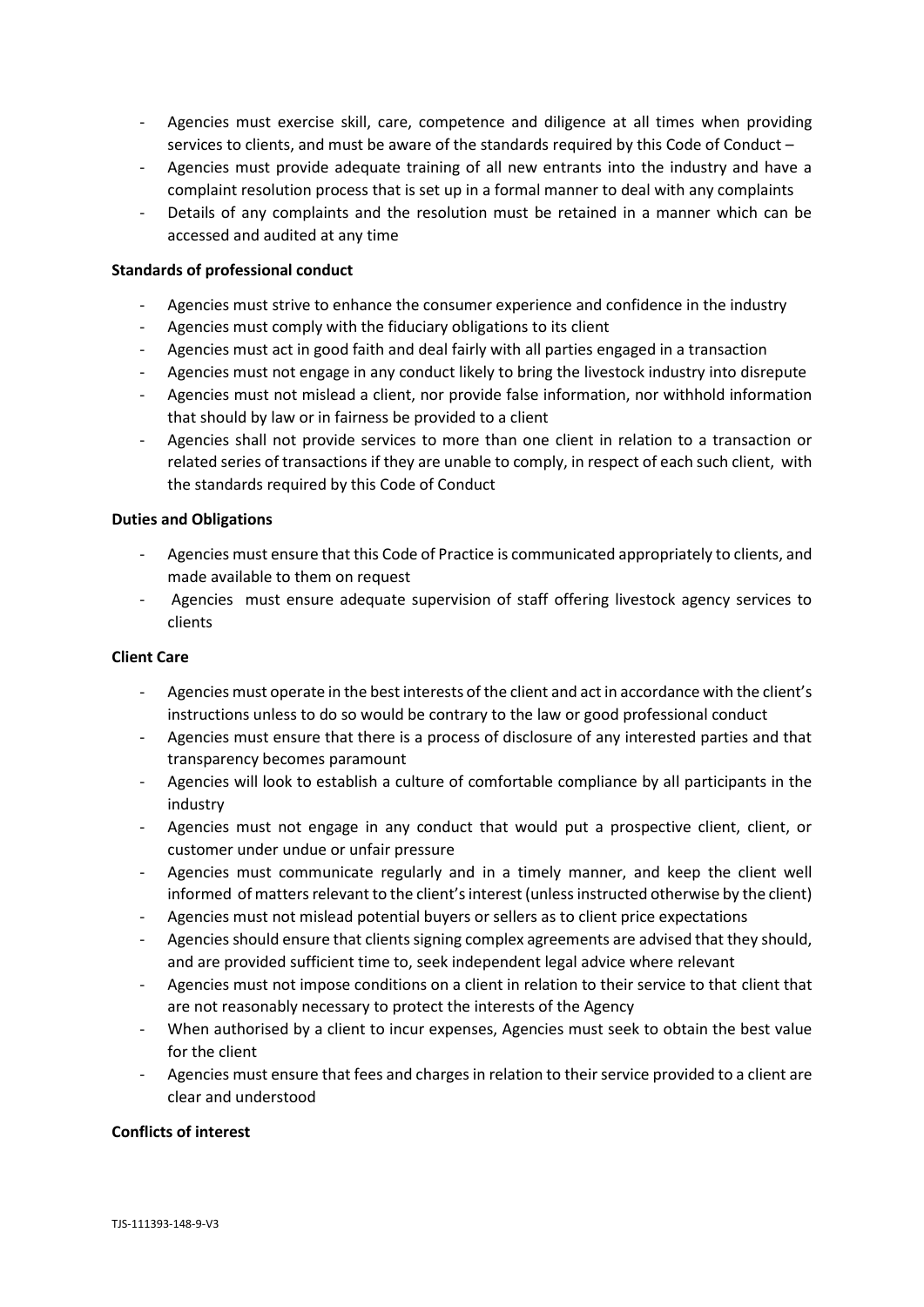- Agencies must ensure that any parties to a livestock transaction contributing directly to recompense of the Agency are generally aware of all ways the agent is recompensed in relation to the deal, and that all legal requirements in respect to disclosure of commissions are complied with
- Agencies need to have an effective process for declarations of interest and disclosures to all parties of any relationships or interest in transactions that may in any way affect the parties' decisions

#### **Confidentiality and Privacy**

Agencies must not use information that is confidential and private to a client for the benefit of any other person or the agent, unless the use is consented to in writing by that client, or required to be disclosed by law

#### **Valuations**

A valuation of livestock, specifically paid for by a client, must reflect current market conditions and be provided in writing

#### **Disclosure of Defects**

- Agencies are not required to discover hidden or underlying defects, but must disclose known and not clear to the buyer defects or issues to a potential buyer of livestock
- Agencies must ensure that at all times any information they hold in respect of livestock is disclosed to the buyer

#### **Report breach of Code**

- If an Agency has reasonable grounds to believe that another agency has committed a significant breach of this Code of Conduct, he or she must report the matter to NZSSA.

#### **Complaints Handling**

Agencies must have processes in place to facilitate consideration and response to client complaints made against the Agent Business or the Agent, and to engage with NZSSA in relation to review of any client complaint referred to NZSSA in accordance with the NZSSA's Complaints Regime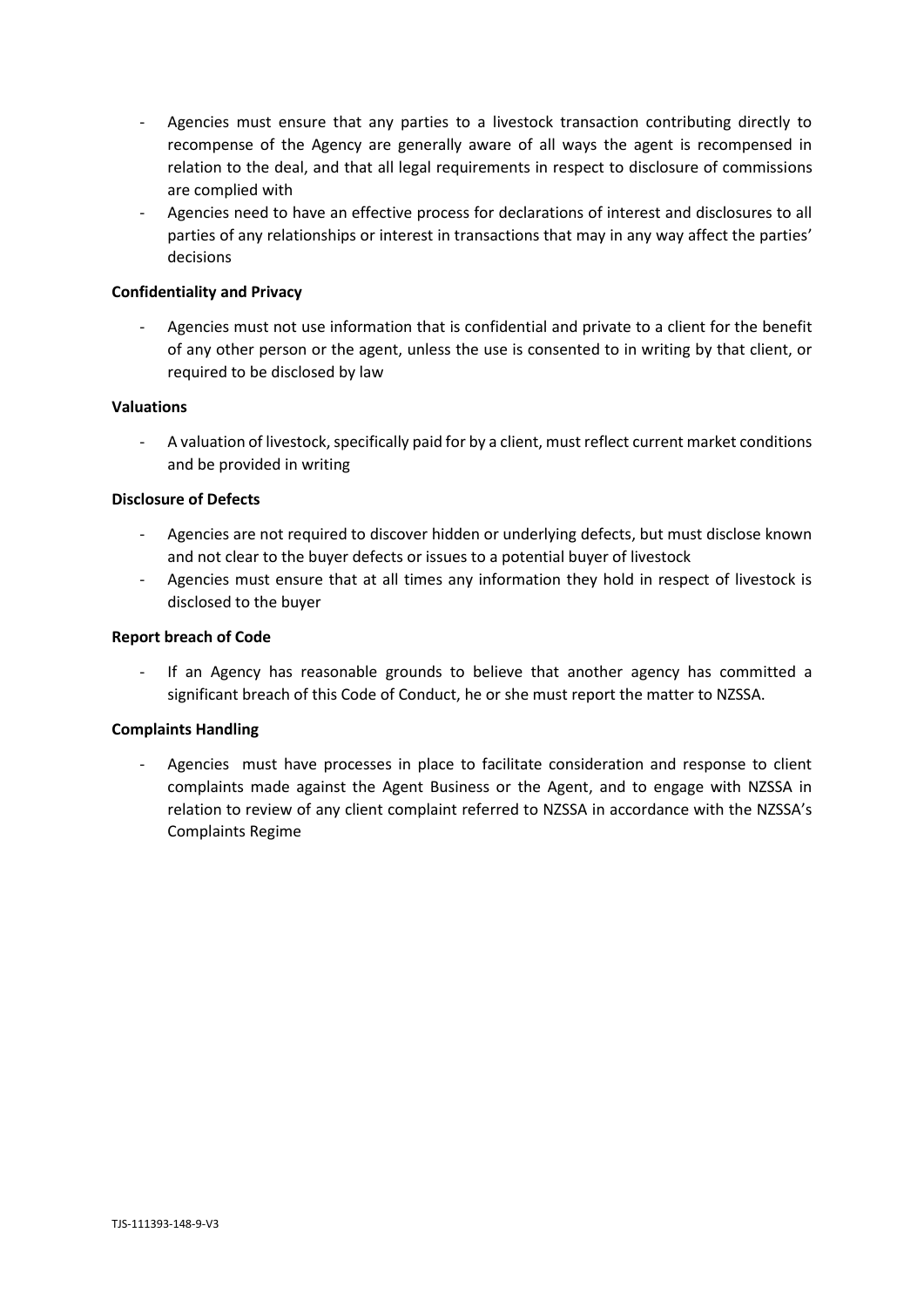## **Schedule**

-

#### **Proposed Complaints Regime for Breach of the Practice/Behaviour**

- It is intended that the NZSSA complaints handling mechanism only be offered after resolution of a complaint with the individual Agent (NZSSA member) has failed to satisfy the complainant.
- It is anticipated that a mediation service would likely assist early resolution of a complaint and that resolution service could possibly be resourced by industry leaders identified as having both the experience and aptitude to lead a dispute resolution process between parties.
- As a general principle, the first response to a complaint should be a resolution directly with the entity involved but if that has failed then a mediated outcome may well be the next best resolution.
- A cascading structure is proposed as follows:
	- o Parties encouraged to engage directly in good faith and resolve complaint
	- o matter referred to industry resourced mediation process
	- $\circ$  if mediation fails then matter referred to industry resourced dispute/standards hearing

#### **1 Preamble**

The processes undertaken in the consideration of complaints or the resolution of disputes will be in strict accordance with Rules determined by NZSSA. The rules of natural justice will be paramount in all processes. The rules of natural justice include the right:

- a. for a respondent to know the details of a complaint and the supporting evidence;
- b. to provide evidence in defense; and
- c. for an unbiased determination made by those who hear all the evidence.

#### **2 Procedure**

The following is the procedure for dealing with an alleged breach of the Code of Conduct:

#### *Lodging the Complaint*

2.1 A complaint, being an allegation of a breach of the Code of Conduct, may be made by any individual or entity concerning any person who is an NZSSA member or was a member at the time relevant to the complaint.

2.2 Placing such a complaint shall signify acceptance that the matter shall be determined in the manner prescribed in this Schedule, including the clauses dealing with publication of the findings of this consideration of the complaint. The complainant also specifically waives any right to take civil action against the NZSSA should he or she disagree with the process or findings of the NZSSA.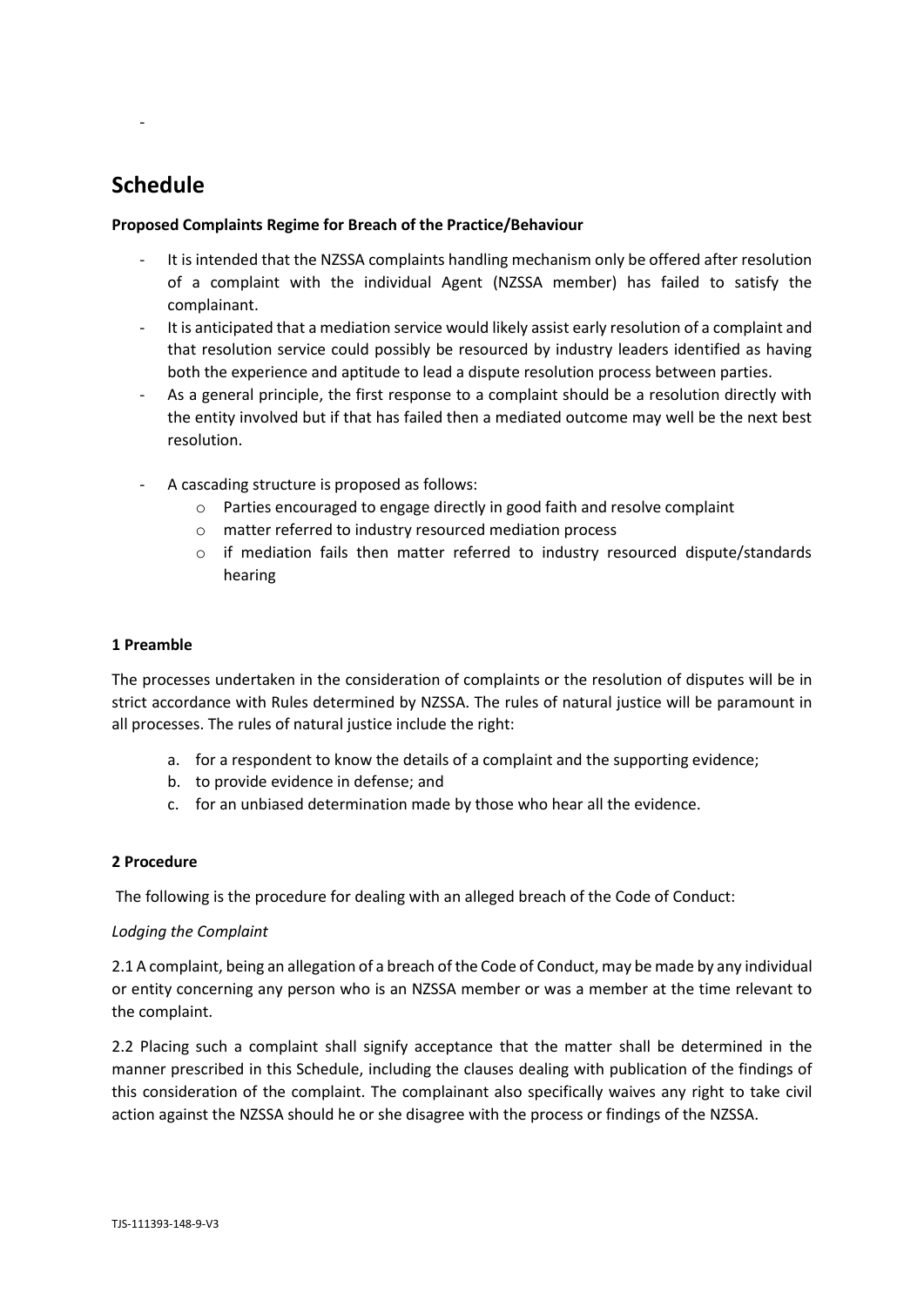2.3 Nothing in this Schedule shall preclude the complainant or others taking civil or criminal proceedings against the member in question, and this process should not be seen as an alternative to doing so if appropriate.

2.4 The complaint must be made on the prescribed form *(to be developed)* setting out particulars of the alleged breach and attaching any documentation or other relevant details. The complaint shall be addressed to the NZSSA Chairman, or if it is in relation to the conduct of the Chairman or an agent or business that is associated the Chairman, to the Deputy Chairman. This person shall be the "Receiver" of the complaint.

#### *Receiving the Complaint*

2.5 The Chairman (or Deputy Chairman) may delegate to any member of the Executive Committee to act on his or her behalf as Receiver to discharge the remainder of his or her responsibilities in relation to the matter if he or she sees fit. For example, if there is a conflict of interest, or if he or she is unable to fulfill the Receiver's requirements within the time required.

2.6 The Receiver must acknowledge receipt of the complaint in writing, and notify the member of the complaint in writing (attaching a copy of the complaint and all documentation provided with the complaint), including that the complaint has been referred to the Discipline and Professional Conduct Board who will hold a hearing into the complaint.

#### *Referral to Discipline and Professional Conduct Board*

2.7 The Receiver must refer the complaint to the Chair of the Discipline and Professional Conduct Board within 5 working days of receipt.

2.8 If the Chair of the Discipline and Professional Conduct Board is not available to complete the requirements in this Schedule in a timely manner the Chairman may authorise another member of the Executive Committee to Chair proceedings and discharge the duties of the Chair as outlined in this Schedule.

#### *Frivolous or Vexatious Complaints*

2.9 At any stage of proceedings if the Chair of the Discipline and Professional Conduct Board believes that the complaint is frivolous or vexatious they may immediately call for a vote of the Discipline and Professional Conduct Board as to whether it is indeed frivolous or vexatious. This vote may be conducted in any way prescribed by the Chair, including via email.

2.10 If the Discipline and Professional Conduct Board votes by a three quarters majority that the complaint is frivolous or vexatious it shall be immediately dismissed.

#### *Hearing of the Discipline and Professional Conduct Board*

2.11 The Chair of the Discipline and Professional Conduct Board shall forward a copy of the complaint and all supporting information to the members of the Discipline and Professional Conduct Board and arrange a hearing of the Board, which shall be between 3 and 6 weeks from the date the complaint is referred. The Chair of this Board may choose a hearing time outside this timeframe if it is necessary to ensure a fair hearing, however the hearing must be conducted in a timely fashion.

2.12 The quorum for the hearing shall be two thirds of the membership of the Discipline and Professional Conduct Board. The hearing may be held by teleconference or in person.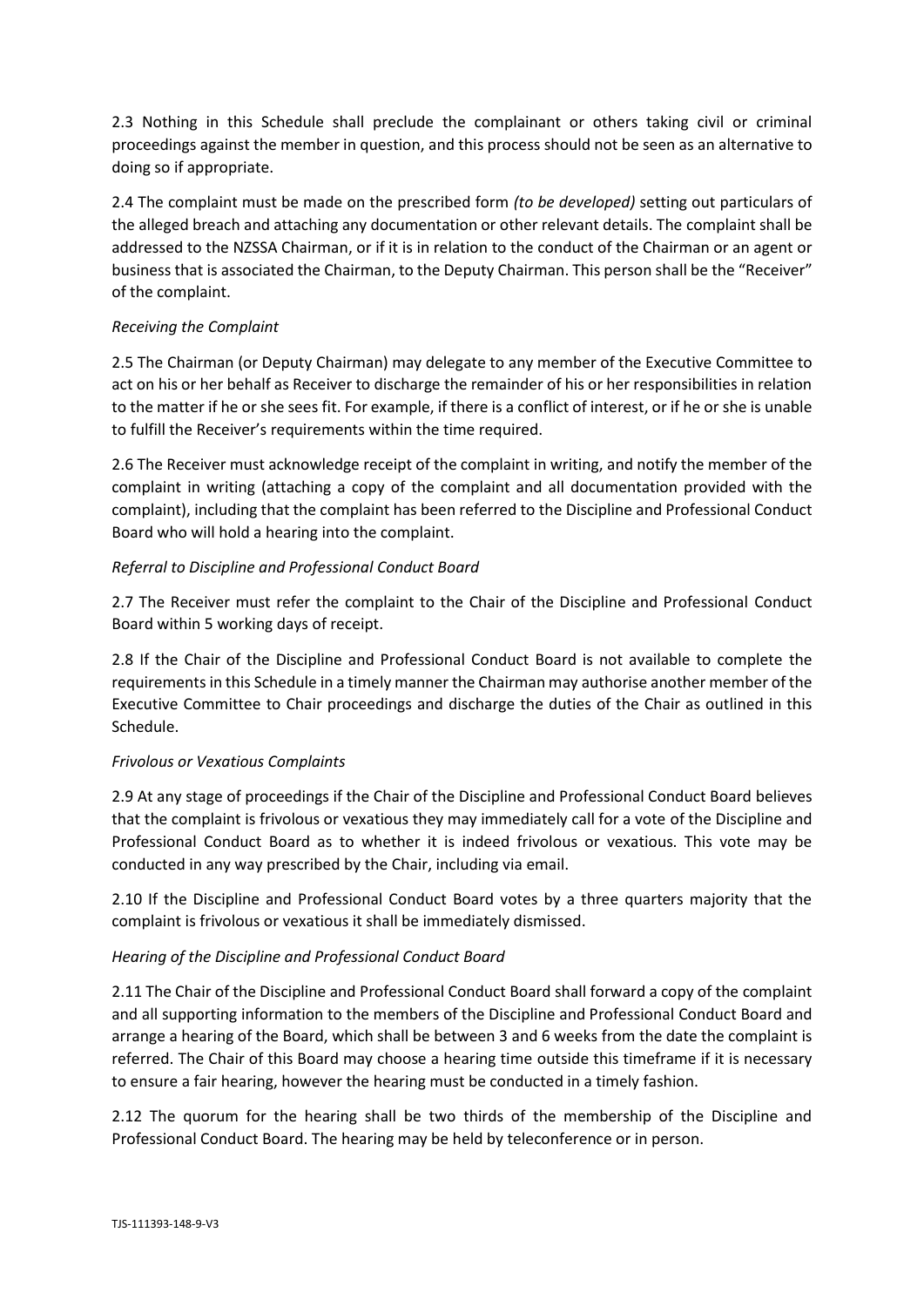2.13 Hearings are confidential and the evidence provided during a hearing is not published, other than that to support a published verdict (see below).

2.14 The complainant will have the option of addressing the hearing of the Discipline and Professional Conduct Board in person (where the hearing is held in person) or by teleconference for the purpose of providing further verbal evidence. If they are to address the hearing they may only be present for the portion of the hearing set aside for that purpose.

2.15 The Discipline and Professional Conduct Board may call on any witnesses or other persons to provide verbal evidence to the hearing, but has no authority to compel. Any witness may opt to provide evidence by way of a signed statement. Any witness providing verbal evidence may only be present for the portion of the hearing set aside for that purpose.

2.16 In keeping with the principles of natural justice, the member alleged to have committed the breach will have the option of being present during all verbal evidence but may not address the complainant, witnesses, or the Board at that time.

2.17 The member alleged to have committed the breach will have the option of addressing the hearing of the Discipline and Professional Conduct Board in person (where the hearing is held in person) or by Teleconference for the purpose of providing verbal evidence. The member may also choose to provide evidence in writing in advance by signed statement. The complainant may equally opt not to do either and this shall not be construed as evidence of acceptance of the allegation of breach.

2.18 The member alleged to have committed the breach may choose to be represented.

#### *Outcome of Hearing*

2.19 The Discipline and Professional Conduct Board shall deliberate in private until such time that:

- a. The Board rules by a three quarters majority that a significant breach has occurred. In this case a breach shall be found proved and the finding, along with a detailed justification for the finding, shall be referred to the Executive Committee;
- b. The Board rules by a three quarters majority that a technical breach occurred, but finds that the breach is trivial or trifling and the matter is dismissed;
- c. The Board rules by a three quarters majority that no breach has occurred and the matter is dismissed;

If the Board cannot agree by a three quarters majority that a breach has occurred and the Chair determines that further deliberation would be ineffective. The matter is therefore found to be unproved and is dismissed.

2.20 The complainant and the member shall be informed of the outcome without delay.

#### *Penalty Imposed*

2.21 In the case of a breach, the Discipline and Professional Conduct Board shall agree a penalty consistent with both the gravity of the breach and previous penalties for similar breaches from the options provided in the NZSSA Rules. A report outlining the findings and penalty shall be forwarded to the Executive Committee without delay.

2.22 In the case of a breach, the Discipline and Professional Conduct Board shall solely decide the penalty, if any, from the remedies provided in the Rules. Subject to 2.25, the penalty is not subject to appeal.